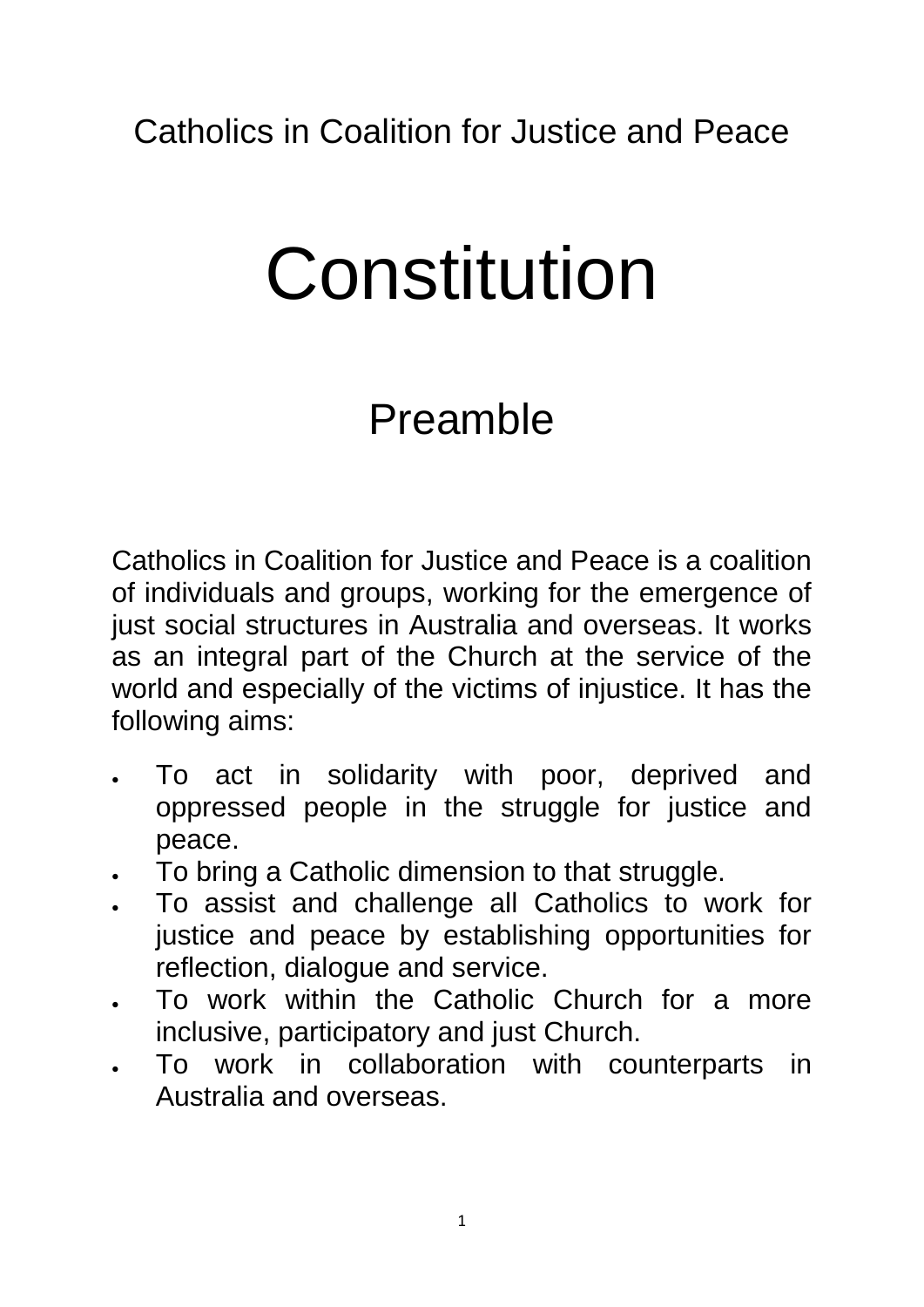# **Contents**

#### **Part 1 – Preliminary**

| 1.                                                                               | Definitions                                                                                                                                                                                                                                                                                                                         | 3                                                                                                           |
|----------------------------------------------------------------------------------|-------------------------------------------------------------------------------------------------------------------------------------------------------------------------------------------------------------------------------------------------------------------------------------------------------------------------------------|-------------------------------------------------------------------------------------------------------------|
|                                                                                  | <b>Part 2 - Membership</b>                                                                                                                                                                                                                                                                                                          |                                                                                                             |
| 2.<br>3.<br>4.<br>5.<br>6.<br>7.<br>8.<br>9.<br>10.<br>11.<br>12.                | Membership generally<br>Nomination for membership<br>Cessation of membership<br>Membership entitlements not transferable<br>Resignation of membership<br>Register of members<br>Fees and subscriptions<br>Members' liabilities<br><b>Resolution of disputes</b><br>Disciplining of members<br>Right of appeal of disciplined member | 3<br>4<br>4<br>4<br>4<br>4<br>5<br>5<br>5<br>5<br>6                                                         |
|                                                                                  | Part 3 – The committee                                                                                                                                                                                                                                                                                                              |                                                                                                             |
| 13.<br>14.<br>15.<br>16.<br>17.<br>18.<br>19.<br>20.<br>21.<br>22.               | Powers of the committee<br>Composition and membership of committee<br>Election of committee members<br>Secretary<br>Treasurer<br>Casual vacancies<br>Removal of committee members<br>Committee meetings and quorum<br>Delegation by committee to sub-committee<br>Voting and decisions                                              | 7<br>$\overline{7}$<br>$\overline{7}$<br>8<br>8<br>8<br>8<br>9<br>9<br>10                                   |
|                                                                                  | Part 4 – General meetings                                                                                                                                                                                                                                                                                                           |                                                                                                             |
| 23.<br>24.<br>25.<br>26.<br>27.<br>28.<br>29.<br>30.<br>31.<br>32.<br>33.<br>34. | Annual general meetings – holding of<br>Annual general meetings - calling of and business<br>Special general meetings – calling of<br><b>Notice</b><br>Quorum for general meetings<br>Presiding member<br>Adjournment<br>Making of decisions<br>Special resolutions<br>Voting<br>Proxy votes not permitted<br>Postal ballots        | 10<br>10<br>11<br>11<br>11<br>12 <sub>2</sub><br>12<br>12 <sub>2</sub><br>12 <sub>2</sub><br>13<br>13<br>13 |
|                                                                                  | <b>Part 5 - Miscellaneous</b>                                                                                                                                                                                                                                                                                                       |                                                                                                             |
| 35.<br>36.<br>37.<br>38.<br>39.<br>40.<br>41.<br>42.                             | Insurance<br>Funds - source<br>Funds – management<br>Change of name, objects and constitution<br>Custody of books etc<br>Inspection of books etc<br>Service of notices<br>Financial year                                                                                                                                            | 13<br>13<br>13<br>13<br>14<br>14<br>14<br>14                                                                |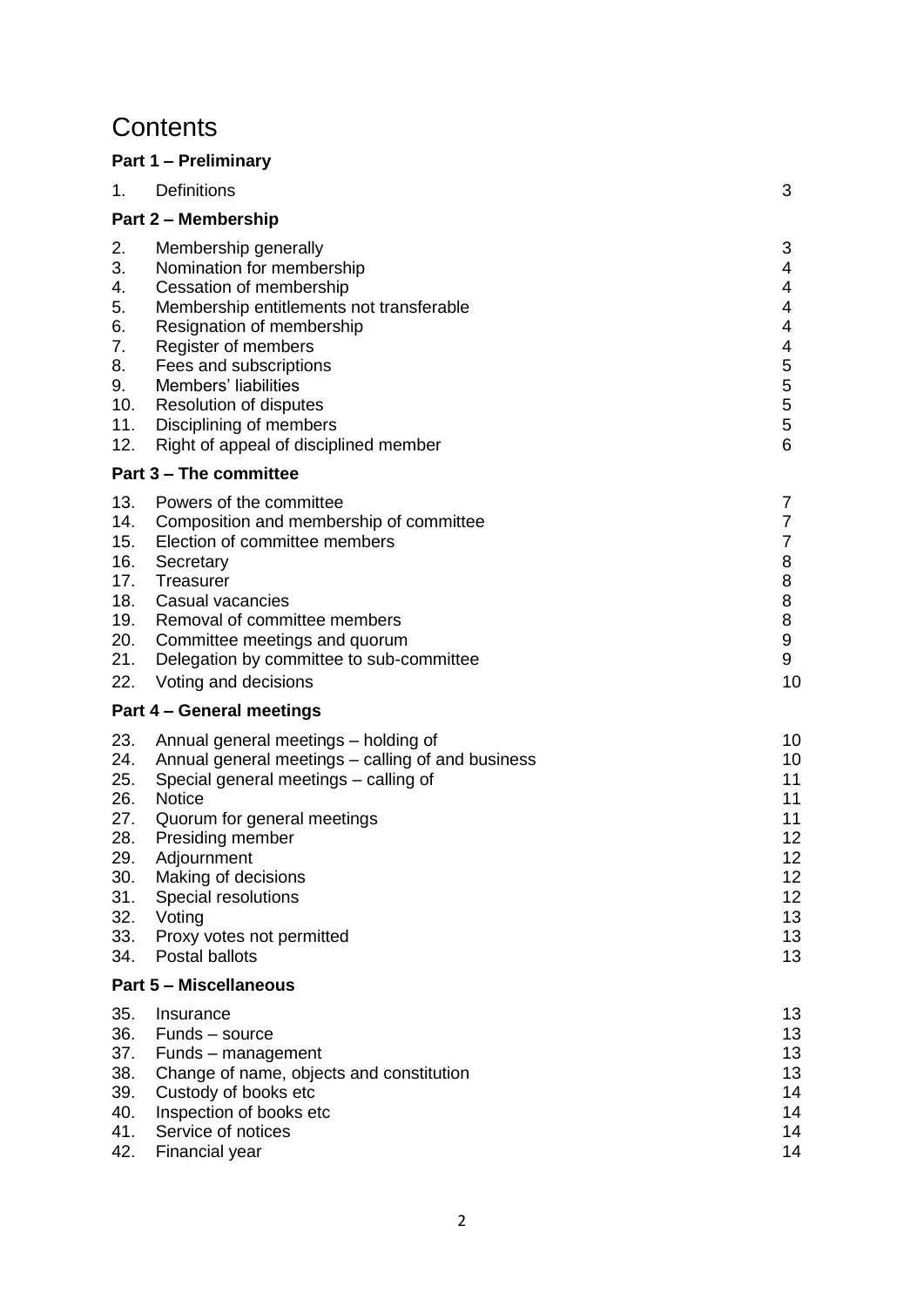# Part 1 – Preliminary

#### 1. Definitions

(1) In this constitution:

**Director-General** means the Director-General of the Department of Services, Technology and Administration.

**ordinary committee member** means a member of the committee who is not an officebearer of the association.

**secretary** means the person holding office under this constitution as secretary of the association.

**special general meeting** means a general meeting of the association other than an annual general meeting.

**the Act** means the Associations Incorporation Act 2009.

**the Regulation** means the Associations Incorporation Regulation 2010.

**member** means a financial member of the association.

- (2) In this constitution:
	- (a) a reference to a function includes a reference to a power, authority and duty, and
	- (b) a reference to the exercise of a function includes, if the function is a duty, a reference to the performance of the duty.
- (3) The provisions of the Interpretation Act 1987 apply to and in respect of this constitution in the same manner as those provisions would so apply if this constitution were an instrument made under the Act.

# Part 2 – Membership

- 2. Membership generally
- (1) A person is eligible to be a member of the association if:
	- (a) the person is a natural person, and
	- (b) the person has been nominated and approved for membership of the association in accordance with clause 3.
- (2) A person is taken to be a member of the association if:
	- (a) the person is a natural person, and
	- (b) the person was:
		- (i) in the case of an unincorporated body that is registered as the association a member of that unincorporated body immediately before the registration of the association, or
		- (ii) in the case of an association that is amalgamated to form the relevant association - a member of that other association immediately before the amalgamation, or
		- (iii) in the case of a registrable corporation that is registered as an association a member of the registrable corporation immediately before that entity was registered as an association.
- (3) A person is taken to be a member of the association if the person was one of the individuals on whose behalf an application for registration of the association under section 6 (1) (a) of the Act was made.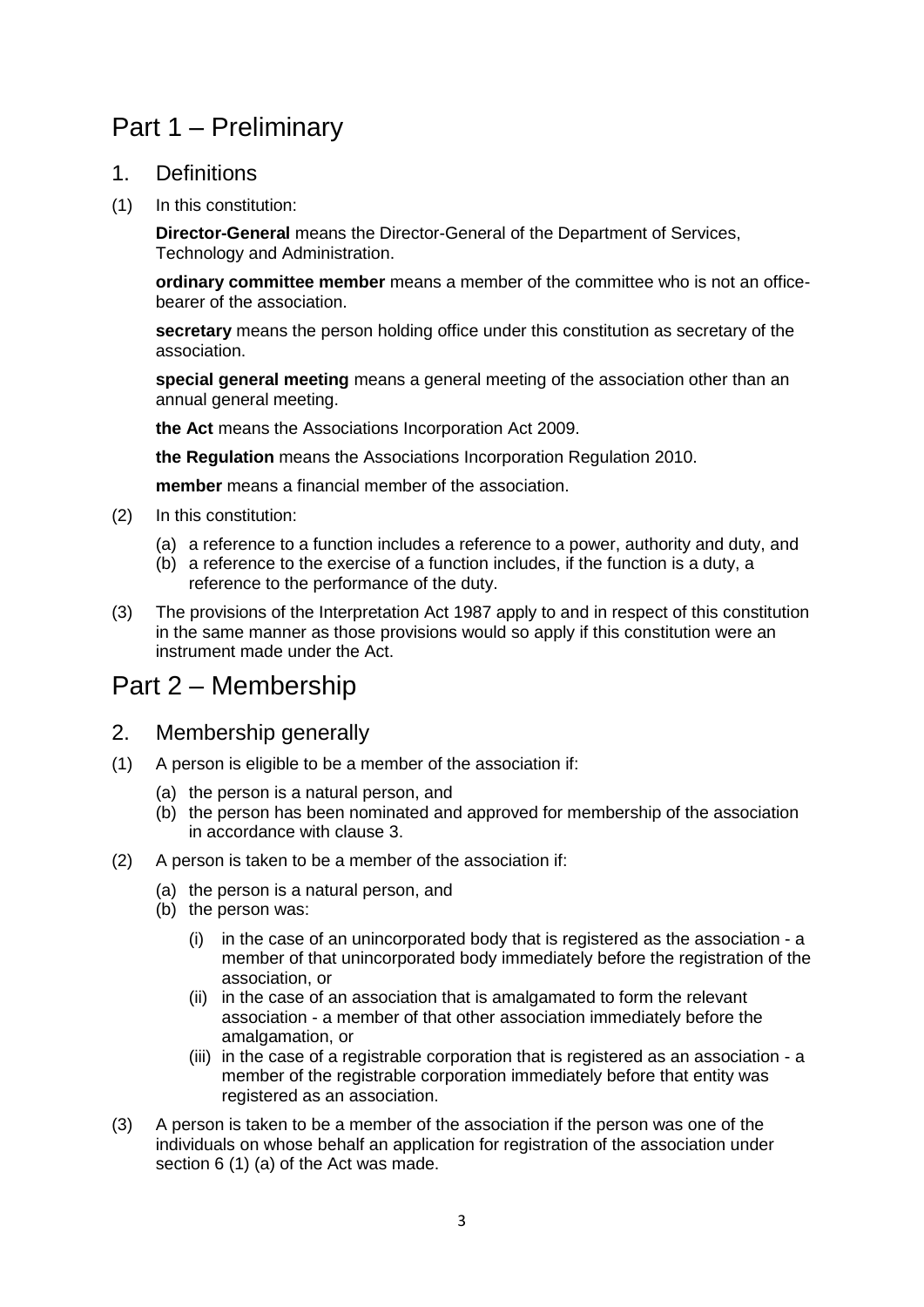#### 3. Nomination for membership

- (1) A nomination of a person for membership of the association:
	- (a) must be made by a member of the association in writing in the form set out in Appendix 1 to this constitution, and
	- (b) must be lodged with the secretary of the association.
- (2) As soon as practicable after receiving a nomination for membership, the secretary must refer the nomination to the committee which is to determine whether to approve or to reject the nomination.
- (3) As soon as practicable after the committee makes that determination, the secretary must:
	- (a) notify the nominee, in writing, that the committee approved or rejected the nomination (whichever is applicable), and
	- (b) if the committee approved the nomination, request the nominee to pay (within the period of 28 days after receipt by the nominee of the notification) the sum payable under this constitution by a member as entrance fee and annual subscription.
- (4) The secretary must, on payment by the nominee of the amounts referred to in subclause (3) (b) within the period referred to in that provision, enter or cause to be entered the nominee's name in the register of members and, on the name being so entered, the nominee becomes a member of the association.

#### 4. Cessation of membership

A person ceases to be a member of the association if the person:

- (a) dies, or
- (b) resigns membership, or
- (c) is expelled from the association, or
- (d) fails to pay the annual membership fee under clause 8 (2) within 3 months after the fee is due.

#### 5. Membership entitlements not transferable

A right, privilege or obligation which a person has by reason of being a member of the association:

- (a) is not capable of being transferred or transmitted to another person, and
- (b) terminates on cessation of the person's membership.

#### 6. Resignation of membership

- (1) A member of the association may resign from membership of the association by first giving to the secretary written notice of at least 1 month (or such other period as the committee may determine) of the member's intention to resign and, on the expiration of the period of notice, the member ceases to be a member.
- (2) If a member of the association ceases to be a member under subclause (1), and in every other case where a member ceases to hold membership, the secretary must make an appropriate entry in the register of members recording the date on which the member ceased to be a member.

#### 7. Register of members

(1) The secretary of the association must establish and maintain a register of members of the association specifying the name and postal or residential address of each person who is a member of the association together with the date on which the person became a member.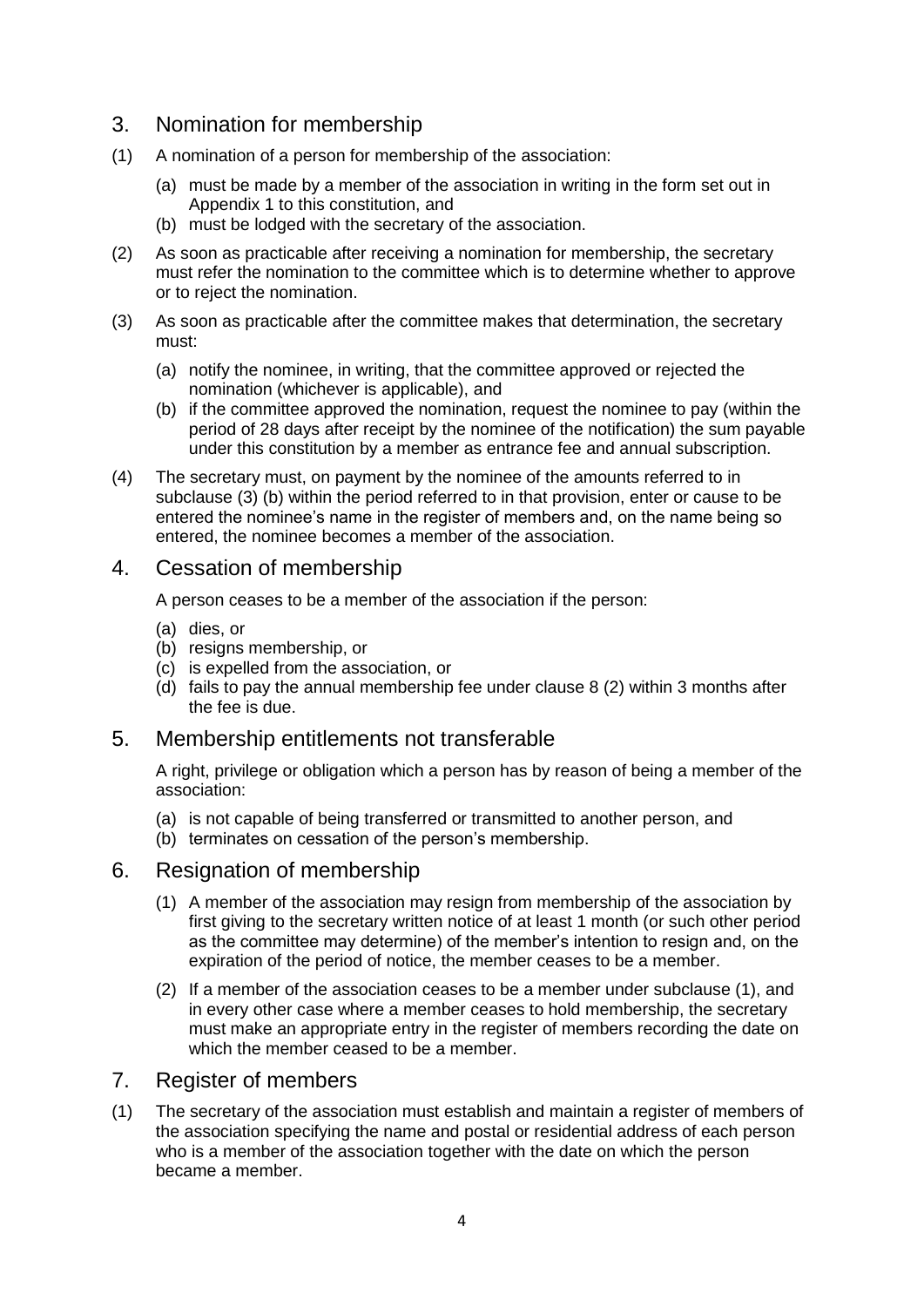- (2) The register of members must be kept in New South Wales:
	- (a) at the main premises of the association, or
	- (b) if the association has no premises, at the association's official address.
- (3) The register of members must be open for inspection, free of charge, by any member of the association at any reasonable hour.
- (4) A member of the association may obtain a copy of any part of the register on payment of a fee of not more than \$1 for each page copied.
- (5) If a member requests that any information contained on the register about the member (other than the member's name) not be available for inspection, that information must not be made available for inspection.
- (6) A member must not use information about a person obtained from the register to contact or send material to the person, other than for:
	- (a) the purposes of sending the person a newsletter, a notice in respect of a meeting or other event relating to the association or other material relating to the association, or
	- (b) any other purpose necessary to comply with a requirement of the Act or the Regulation.

#### 8. Fees and subscriptions

- (1) A member of the association must, on admission to membership, pay to the association a fee of \$1 or, if some other amount is determined by the committee, that other amount.
- (2) In addition to any amount payable by the member under subclause (1), a member of the association must pay to the association an annual membership fee of \$2 or, if some other amount is determined by the committee, that other amount:
	- (a) except as provided by paragraph (b), before 1 July in each calendar year, or
	- (b) if the member becomes a member on or after 1 July in any calendar year on becoming a member and before 1 July in each succeeding calendar year.

#### 9. Members' liabilities

The liability of a member of the association to contribute towards the payment of the debts and liabilities of the association or the costs, charges and expenses of the winding up of the association is limited to the amount, if any, unpaid by the member in respect of membership of the association as required by clause 8.

#### 10. Resolution of disputes

- (1) A dispute between a member and another member (in their capacity as members) of the association, or a dispute between a member or members and the association, are to be referred to a community justice centre for mediation under the Community Justice Centres Act 1983.
- (2) If a dispute is not resolved by mediation within 3 months of the referral to a community justice centre, the dispute is to be referred to arbitration.
- (3) The Commercial Arbitration Act 1984 applies to any such dispute referred to arbitration.

#### 11. Disciplining of members

(1) A complaint may be made to the committee by any person that a member of the association: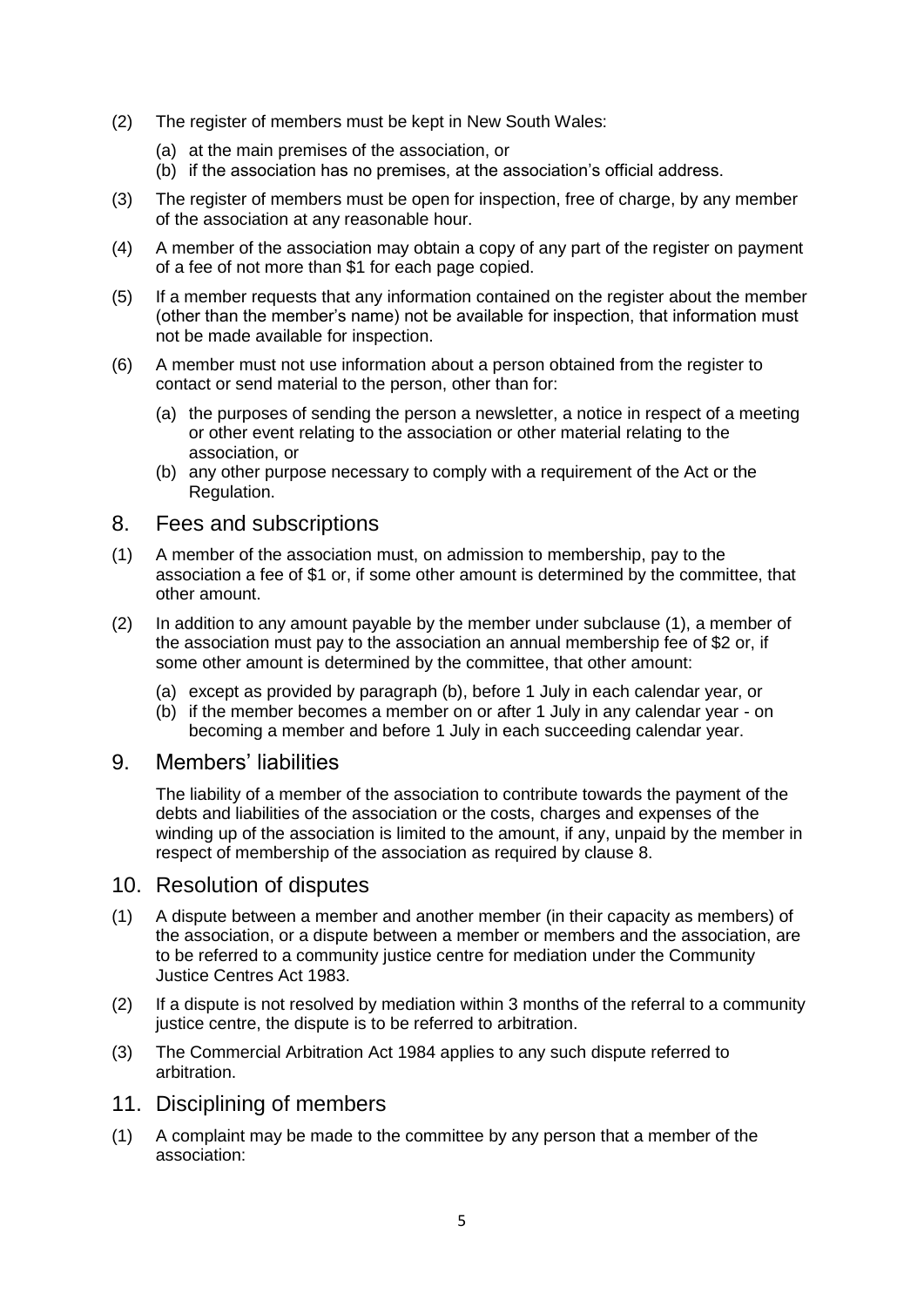- (a) has refused or neglected to comply with a provision or provisions of this constitution, or
- (b) has wilfully acted in a manner prejudicial to the interests of the association.
- (2) The committee may refuse to deal with a complaint if it considers the complaint to be trivial or vexatious in nature.
- (3) If the committee decides to deal with the complaint, the committee:
	- (a) must cause notice of the complaint to be served on the member concerned, and
	- (b) must give the member at least 14 days from the time the notice is served within which to make submissions to the committee in connection with the complaint, and
	- (c) must take into consideration any submissions made by the member in connection with the complaint.
- (4) The committee may, by resolution, expel the member from the association or suspend the member from membership of the association if, after considering the complaint and any submissions made in connection with the complaint, it is satisfied that the facts alleged in the complaint have been proved and the expulsion or suspension is warranted in the circumstances.
- (5) If the committee expels or suspends a member, the secretary must, within 7 days after the action is taken, cause written notice to be given to the member of the action taken, of the reasons given by the committee for having taken that action and of the member's right of appeal under clause 12.
- (6) The expulsion or suspension does not take effect:
	- (a) until the expiration of the period within which the member is entitled to appeal against the resolution concerned, or
	- (b) if within that period the member exercises the right of appeal, unless and until the association confirms the resolution under clause 12, whichever is the later.

#### 12. Right of appeal of disciplined member

- (1) A member may appeal to the association in general meeting against a resolution of the committee under clause 11, within 7 days after notice of the resolution is served on the member, by lodging with the secretary a notice to that effect.
- (2) The notice may, but need not, be accompanied by a statement of the grounds on which the member intends to rely for the purposes of the appeal.
- (3) On receipt of a notice from a member under subclause (1), the secretary must notify the committee which is to convene a general meeting of the association to be held within 28 days after the date on which the secretary received the notice.
- (4) At a general meeting of the association convened under subclause (3):
	- (a) no business other than the question of the appeal is to be transacted, and
	- (b) the committee and the member must be given the opportunity to state their respective cases orally or in writing, or both, and
	- c) the members present are to vote by secret ballot on the question of whether the resolution should be confirmed or revoked.
- (5) The appeal is to be determined by a simple majority of votes cast by members of the association.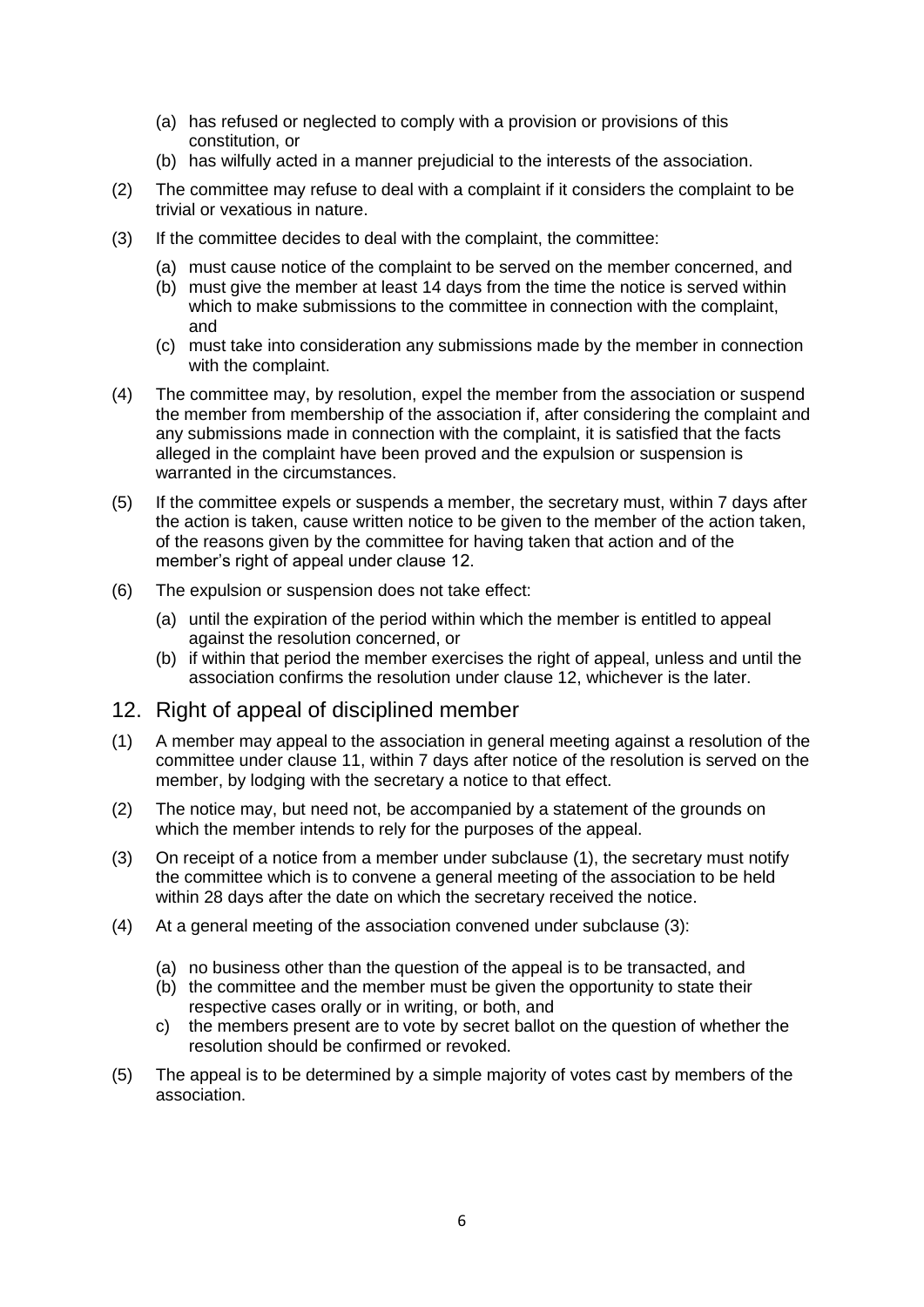# Part 3 – The committee

#### 13. Powers of the committee

Subject to the Act, the Regulation and this constitution and to any resolution passed by the association in general meeting, the committee:

- (a) is to control and manage the affairs of the association, and
- (b) may exercise all such functions as may be exercised by the association, other than those functions that are required by this constitution to be exercised by a general meeting of members of the association, and
- (c) has power to perform all such acts and do all such things as appear to the committee to be necessary or desirable for the proper management of the affairs of the association.

#### 14. Composition and membership of committee

- (1) The committee is members of the association, consisting of:
	- (a) the office-bearers of the association, and
	- (b) at least three ordinary committee members, each of whom is to be elected at the annual general meeting of the association under clause 15.
- (2) The total number of committee members is to be up to twelve.
- (3) The office-bearers of the association are as follows:
	- (a) the Convenor,
	- (b) the Deputy-Convenor,
	- (c) the treasurer,
	- (d) the secretary.
- (4) A committee member may hold up to two offices (other than both the Convenor and Deputy-Convenor offices).
- (5) Each member of the committee is, subject to this constitution, to hold office until the conclusion of the annual general meeting following the date of the member's election, but is eligible for re-election.

#### 15. Election of committee members

- (1) Nominations of members for election as office-bearers of the association or as ordinary committee members:
	- (a) must be made in writing, signed by two members of the association and accompanied by the written consent of the member nominated (which may be endorsed on the form of the nomination), and
	- (b) must be delivered to the secretary of the association before the annual general meeting at which the election is to take place.
- (2) If insufficient nominations are received to fill all vacancies on the committee, the members nominated are taken to be elected and further nominations are to be received at the annual general meeting.
- (3) If insufficient further nominations are received, any vacant positions remaining on the committee are taken to be casual vacancies.
- (4) If the number of nominations received is equal to the number of vacancies to be filled, the persons nominated are taken to be elected.
- (5) If the number of nominations received exceeds the number of vacancies to be filled, a ballot is to be held.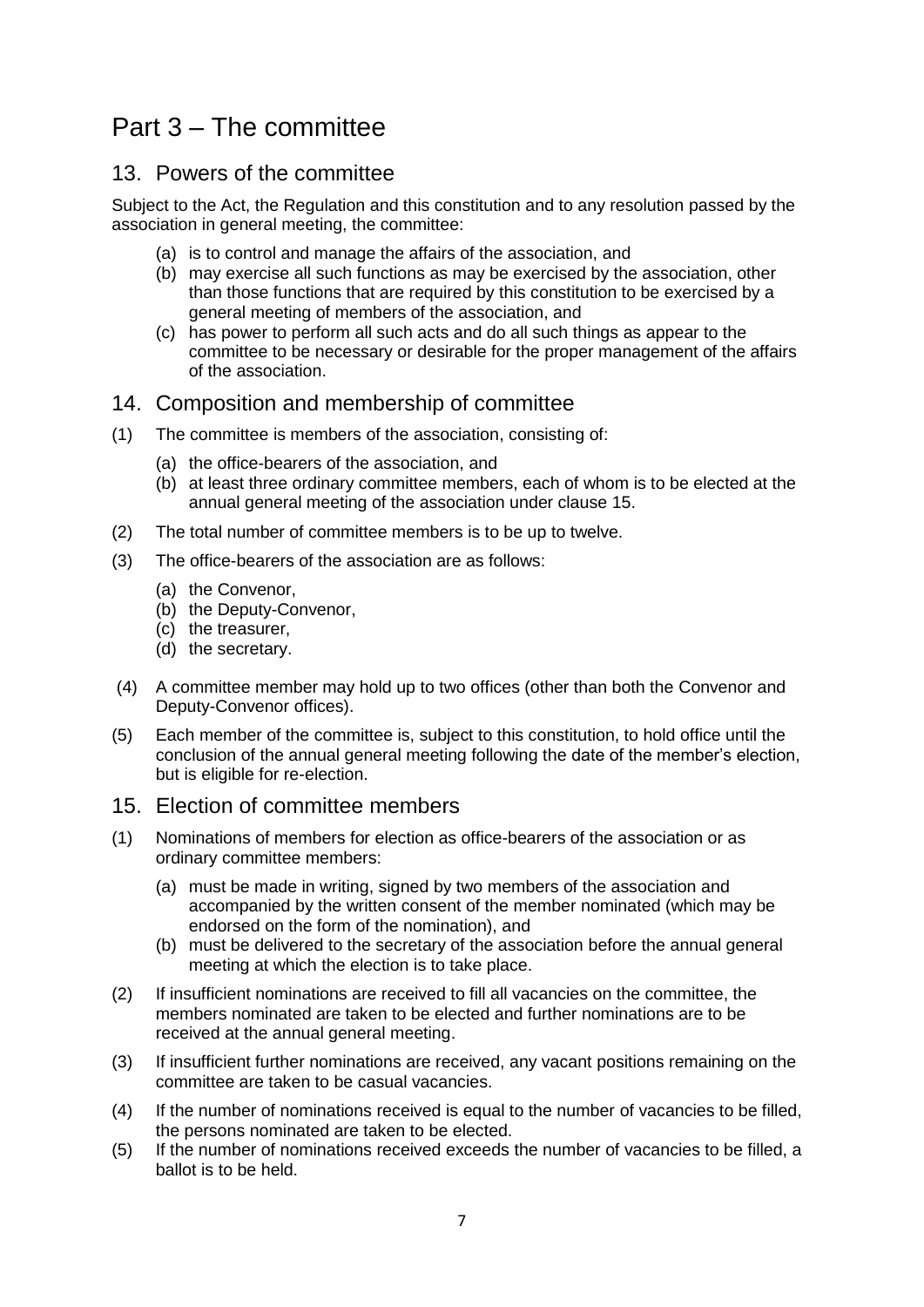- (6) The ballot for the election of office-bearers and ordinary committee members of the committee is to be conducted at the annual general meeting in such usual and proper manner as the committee may direct.
- (7) A member nominated as a candidate for election as an office-bearer or as an ordinary committee member of the association must be a member of the association.

#### 16. Secretary

- (1) The secretary of the association must, as soon as practicable after being appointed as secretary, lodge notice with the association of his or her address.
- (2) It is the duty of the secretary to keep minutes of:
	- (a) all appointments of office-bearers and members of the committee, and
	- (b) the names of members of the committee present at a committee meeting or a general meeting, and
	- (c) all proceedings at committee meetings and general meetings.
- (3) Minutes of proceedings at a meeting must be signed by the chairperson of the meeting or by the chairperson of the next succeeding meeting.

#### 17. Treasurer

It is the duty of the treasurer of the association to ensure:

- (a) that all money due to the association is collected and received and that all payments authorised by the association are made, and
- (b) that correct books and accounts are kept showing the financial affairs of the association, including full details of all receipts and expenditure connected with the activities of the association.

#### 18. Casual vacancies

- (1) In the event of a casual vacancy occurring in the membership of the committee, the committee may appoint a member of the association to fill the vacancy and the member so appointed is to hold office, subject to this constitution, until the conclusion of the annual general meeting next following the date of the appointment.
- (2) A casual vacancy in the office of a member of the committee occurs if the member:
	- (a) dies, or
	- (b) ceases to be a member of the association, or
	- (c) becomes an insolvent under administration within the meaning of the Corporations Act 2001 of the Commonwealth, or
	- (d) resigns office by notice in writing given to the secretary, or
	- (e) is removed from office under clause 19, or
	- (f) becomes a mentally incapacitated person, or
	- (g) is absent without the consent of the committee from three consecutive meetings of the committee, or
	- (h) is convicted of an offence involving fraud or dishonesty for which the maximum penalty on conviction is imprisonment for not less than 3 months, or
	- (i) is prohibited from being a director of a company under Part 2D.6 (Disqualification from managing corporations) of the Corporations Act 2001 of the Commonwealth.

#### 19. Removal of committee members

(1) The association in general meeting may by resolution remove any member of the committee from the office of member before the expiration of the member's term of office and may by resolution appoint another person to hold office until the expiration of the term of office of the member so removed.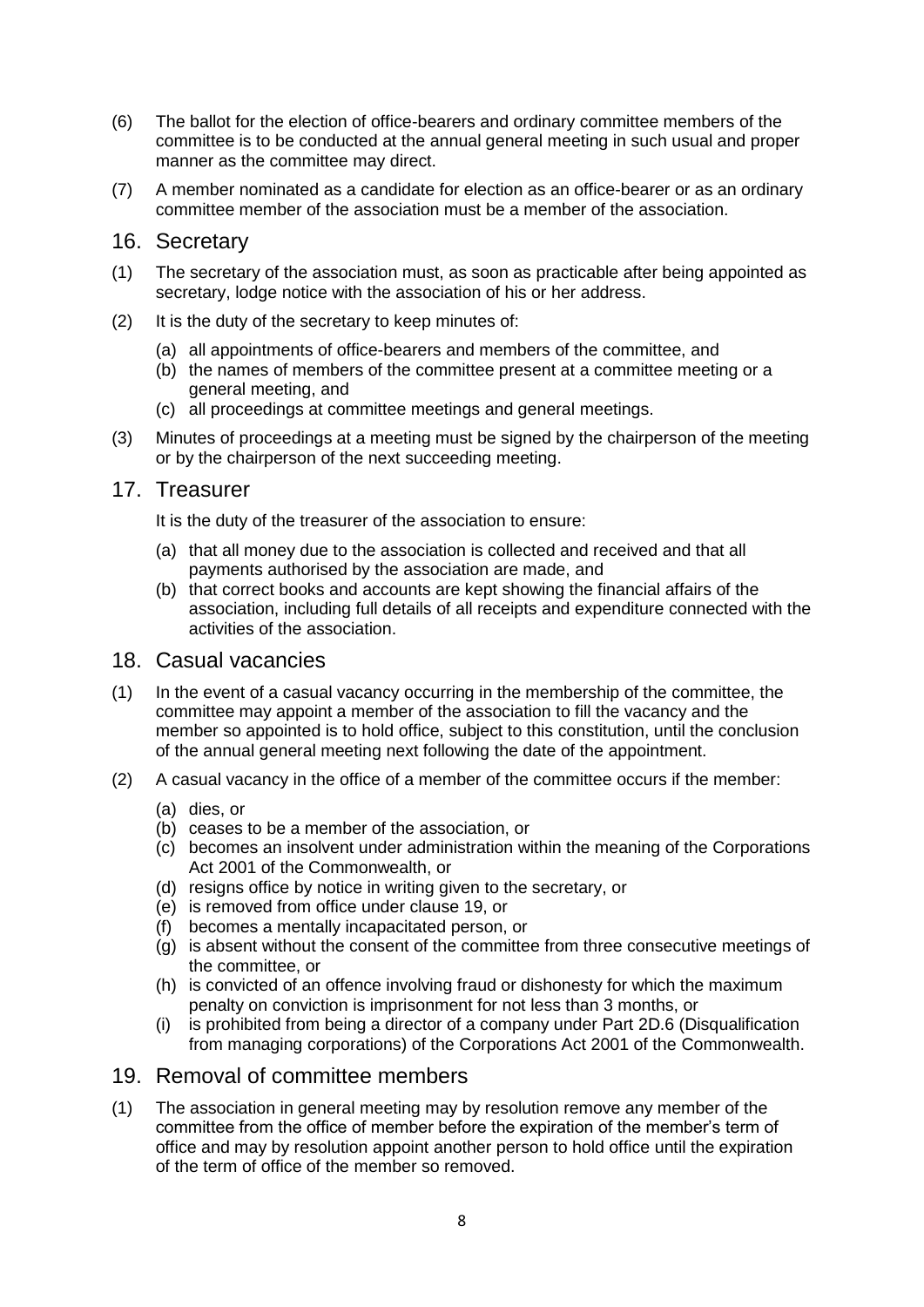(2) If a member of the committee to whom a proposed resolution referred to in subclause (1) relates makes representations in writing to the secretary or president (not exceeding a reasonable length) and requests that the representations be notified to the members of the association, the secretary or the president may send a copy of the representations to each member of the association or, if the representations are not so sent, the member is entitled to require that the representations be read out at the meeting at which the resolution is considered.

#### 20. Committee meetings and quorum

- (1) The committee must meet at least three times in each period of 12 months at such place and time as the committee may determine.
- (2) Additional meetings of the committee may be convened by the president or by any member of the committee.
- (3) Oral or written notice of a meeting of the committee must be given by the secretary to each member of the committee at least 48 hours (or such other period as may be unanimously agreed on by the members of the committee) before the time appointed for the holding of the meeting.
- (4) Notice of a meeting given under subclause (3) must specify the general nature of the business to be transacted at the meeting and no business other than that business is to be transacted at the meeting, except business which the committee members present at the meeting unanimously agree to treat as urgent business.
- (5) Any three members of the committee constitute a quorum for the transaction of the business of a meeting of the committee.
- (6) No business is to be transacted by the committee unless a quorum is present and if, within half an hour of the time appointed for the meeting, a quorum is not present, the meeting is to stand adjourned to the same place and at the same hour of the same day in the following week.
- (7) If at the adjourned meeting a quorum is not present within half an hour of the time appointed for the meeting, the meeting is to be dissolved.
- (8) At a meeting of the committee:
	- (a) the Convenor or, in the Convenor's absence, the Deputy-Convenor is to preside, or
	- (b) if the Convenor and the Deputy-Convenor are absent or unwilling to act, such one of the remaining members of the committee as may be chosen by the members present at the meeting is to preside.

#### 21. Delegation by committee to sub-committee

- (1) The committee may, by instrument in writing, delegate to one or more sub-committees (consisting of such member or members of the association as the committee thinks fit) the exercise of such of the functions of the committee as are specified in the instrument, other than:
	- (a) this power of delegation, and
	- (b) a function which is a duty imposed on the committee by the Act or by any other law.
- (2) A function the exercise of which has been delegated to a sub-committee under this clause may, while the delegation remains unrevoked, be exercised from time to time by the sub-committee in accordance with the terms of the delegation.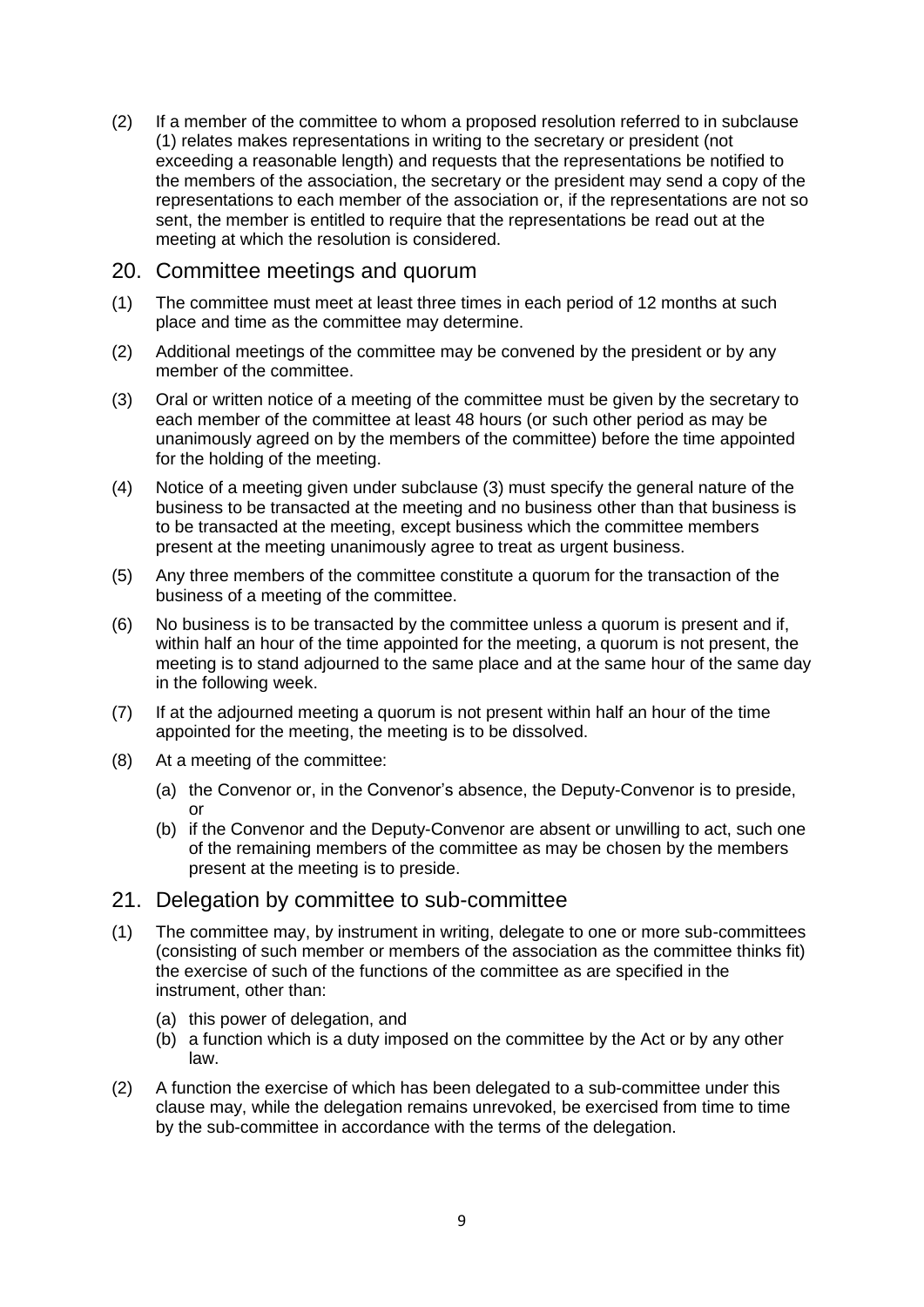- (3) A delegation under this clause may be made subject to such conditions or limitations as to the exercise of any function, or as to time or circumstances, as may be specified in the instrument of delegation.
- (4) Despite any delegation under this clause, the committee may continue to exercise any function delegated.
- (5) Any act or thing done or suffered by a sub-committee acting in the exercise of a delegation under this clause has the same force and effect as it would have if it had been done or suffered by the committee.
- (6) The committee may, by instrument in writing, revoke wholly or in part any delegation under this clause.
- (7) A sub-committee may meet and adjourn as it thinks proper.

#### 22. Voting and decisions

- (1) Questions arising at a meeting of the committee or of any sub-committee appointed by the committee are to be determined by a majority of the votes of members of the committee or sub-committee present at the meeting.
- (2) Each member present at a meeting of the committee or of any sub-committee appointed by the committee (including the person presiding at the meeting) is entitled to one vote but, in the event of an equality of votes on any question, the person presiding may exercise a second or casting vote.
- (3) Subject to clause 20 (5), the committee may act despite any vacancy on the committee.
- (4) Any act or thing done or suffered, or purporting to have been done or suffered, by the committee or by a sub-committee appointed by the committee, is valid and effectual despite any defect that may afterwards be discovered in the appointment or qualification of any member of the committee or sub-committee.

# Part 4 – General meetings

- 23. Annual general meetings holding of
- (1) The association must hold its first annual general meeting within 18 months after its registration under the Act.
- (2) The association must hold its annual general meetings:
	- (a) within 6 months after the close of the association's financial year, or
	- (b) within such later time as may be allowed by the Director-General or prescribed by the Regulation.

#### 24. Annual general meetings - calling of and business

- (1) The annual general meeting of the association is, subject to the Act and to clause 23, to be convened on such date and at such place and time as the committee thinks fit.
- (2) In addition to any other business which may be transacted at an annual general meeting, the business of an annual general meeting is to include the following:
	- (a) to confirm the minutes of the last preceding annual general meeting and of any special general meeting held since that meeting,
	- (b) to receive from the committee reports on the activities of the association during the last preceding financial year,
	- (c) to elect office-bearers of the association and ordinary committee members,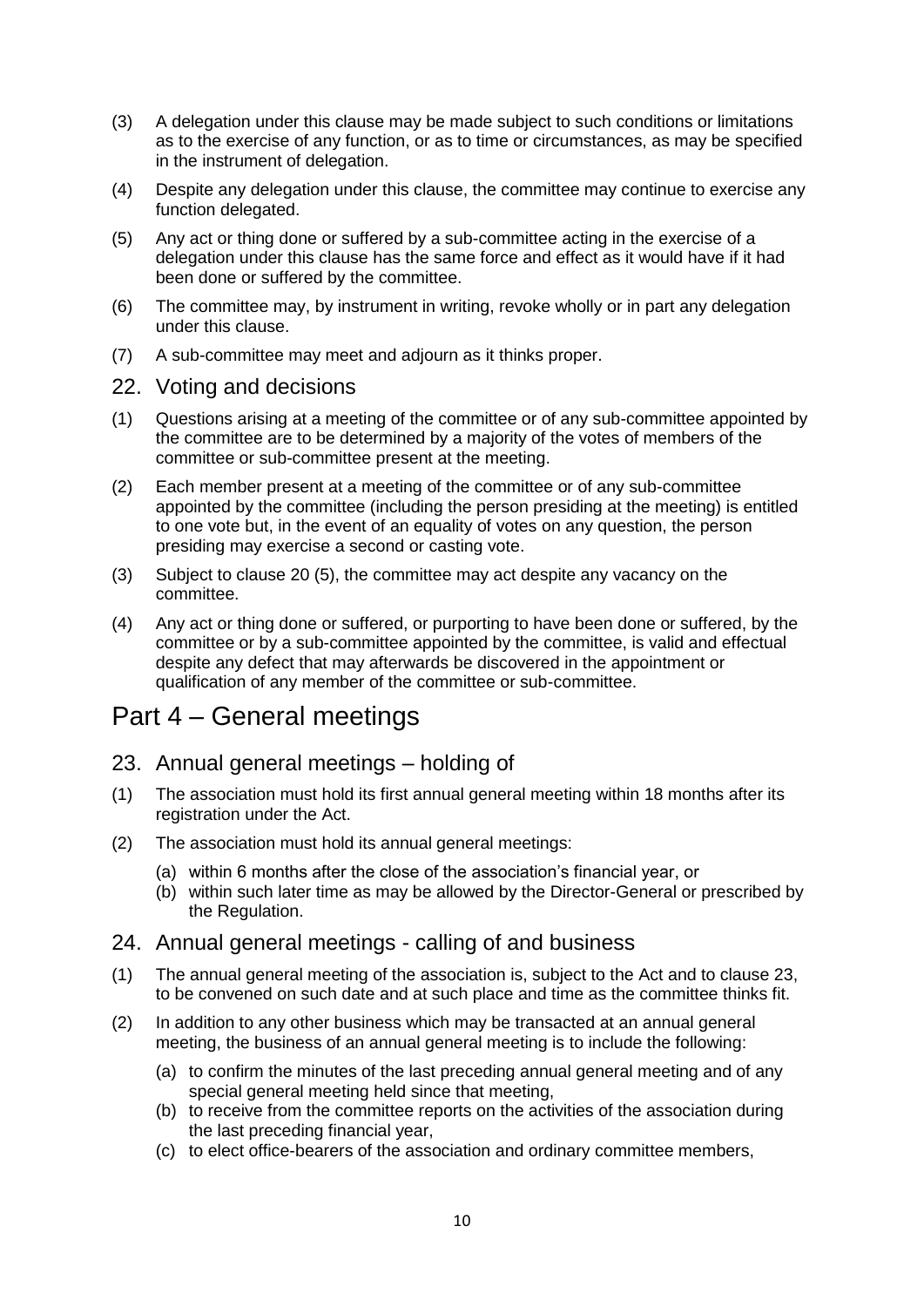- (d) to receive and consider any financial statement or report required to be submitted to members under the Act.
- (3) An annual general meeting must be specified as such in the notice convening it.
- 25. Special general meetings calling of
- (1) The committee may, whenever it thinks fit, convene a special general meeting of the association.
- (2) The committee must, on the requisition in writing of at least 5 per cent of the total number of members, convene a special general meeting of the association.
- (3) A requisition of members for a special general meeting:
	- (a) must state the purpose or purposes of the meeting, and
	- (b) must be signed by the members making the requisition, and
	- (c) must be lodged with the secretary, and
	- (d) may consist of several documents in a similar form, each signed by one or more of the members making the requisition.
- (4) If the committee fails to convene a special general meeting to be held within 1 month after that date on which a requisition of members for the meeting is lodged with the secretary, any one or more of the members who made the requisition may convene a special general meeting to be held not later than 3 months after that date.
- (5) A special general meeting convened by a member or members as referred to in subclause (4) must be convened as nearly as is practicable in the same manner as general meetings are convened by the committee.
- 26. Notice
- (1) Except if the nature of the business proposed to be dealt with at a general meeting requires a special resolution of the association, the secretary must, at least 14 days before the date fixed for the holding of the general meeting, give a notice to each member specifying the place, date and time of the meeting and the nature of the business proposed to be transacted at the meeting.
- (2) If the nature of the business proposed to be dealt with at a general meeting requires a special resolution of the association, the secretary must, at least 21 days before the date fixed for the holding of the general meeting, cause notice to be given to each member specifying, in addition to the matter required under subclause (1), the intention to propose the resolution as a special resolution.
- (3) No business other than that specified in the notice convening a general meeting is to be transacted at the meeting except, in the case of an annual general meeting, business which may be transacted under clause 24 (2).
- (4) A member desiring to bring any business before a general meeting may give notice in writing of that business to the secretary who must include that business in the next notice calling a general meeting given after receipt of the notice from the member.

#### 27. Quorum for general meetings

- (1) No item of business is to be transacted at a general meeting unless a quorum of members entitled under this constitution to vote is present during the time the meeting is considering that item.
- (2) Five members present (being members entitled under this constitution to vote at a general meeting) constitute a quorum for the transaction of the business of a general meeting.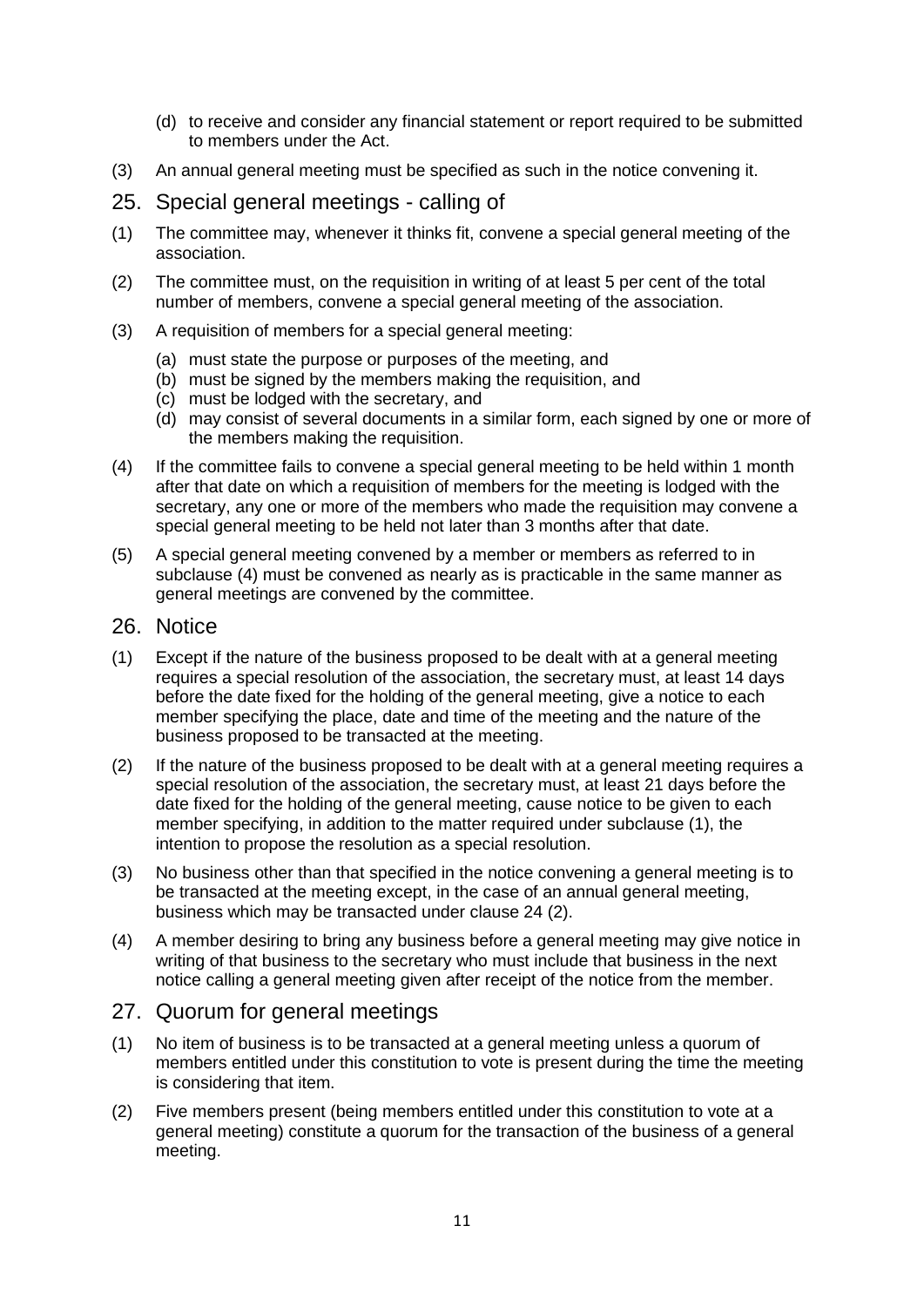- (3) If within half an hour after the appointed time for the commencement of a general meeting a quorum is not present, the meeting:
	- (a) if convened on the requisition of members, is to be dissolved, and
	- (b) in any other case, is to stand adjourned to the same day in the following week at the same time and (unless another place is specified at the time of the adjournment by the person presiding at the meeting or communicated by written notice to members given before the day to which the meeting is adjourned) at the same place.
- (4) If at the adjourned meeting a quorum is not present within half an hour after the time appointed for the commencement of the meeting, the members present (being at least three) are to constitute a quorum.

#### 28. Presiding member

- (1) The Convenor or, in the Convenor's absence, the Deputy-Convenor, is to preside as chairperson at each general meeting of the association.
- (2) If the Convenor and the Deputy-Convenor are absent or unwilling to act, the members present must elect one of their number to preside as chairperson at the meeting.

#### 29. Adjournment

- (1) The chairperson of a general meeting at which a quorum is present may, with the consent of the majority of members present at the meeting, adjourn the meeting from time to time and place to place, but no business is to be transacted at an adjourned meeting other than the business left unfinished at the meeting at which the adjournment took place.
- (2) If a general meeting is adjourned for 14 days or more, the secretary must give written or oral notice of the adjourned meeting to each member of the association stating the place, date and time of the meeting and the nature of the business to be transacted at the meeting.
- (3) Except as provided in subclauses (1) and (2), notice of an adjournment of a general meeting or of the business to be transacted at an adjourned meeting is not required to be given.

#### 30. Making of decisions

- (1) A question arising at a general meeting of the association is to be determined by either:
	- (a) a show of hands, or
	- (b) if on the motion of the chairperson or if 5 or more members present at the meeting decide that the question should be determined by a written ballot - a written ballot.
- (2) If the question is to be determined by a show of hands, a declaration by the chairperson that a resolution has, on a show of hands, been carried or carried unanimously or carried by a particular majority or lost, or an entry to that effect in the minute book of the association, is evidence of the fact without proof of the number or proportion of the votes recorded in favour of or against that resolution.
- (3) If the question is to be determined by a written ballot, the ballot is to be conducted in accordance with the directions of the chairperson.

#### 31. Special resolutions

A special resolution may only be passed by the association in accordance with section 39 of the Act.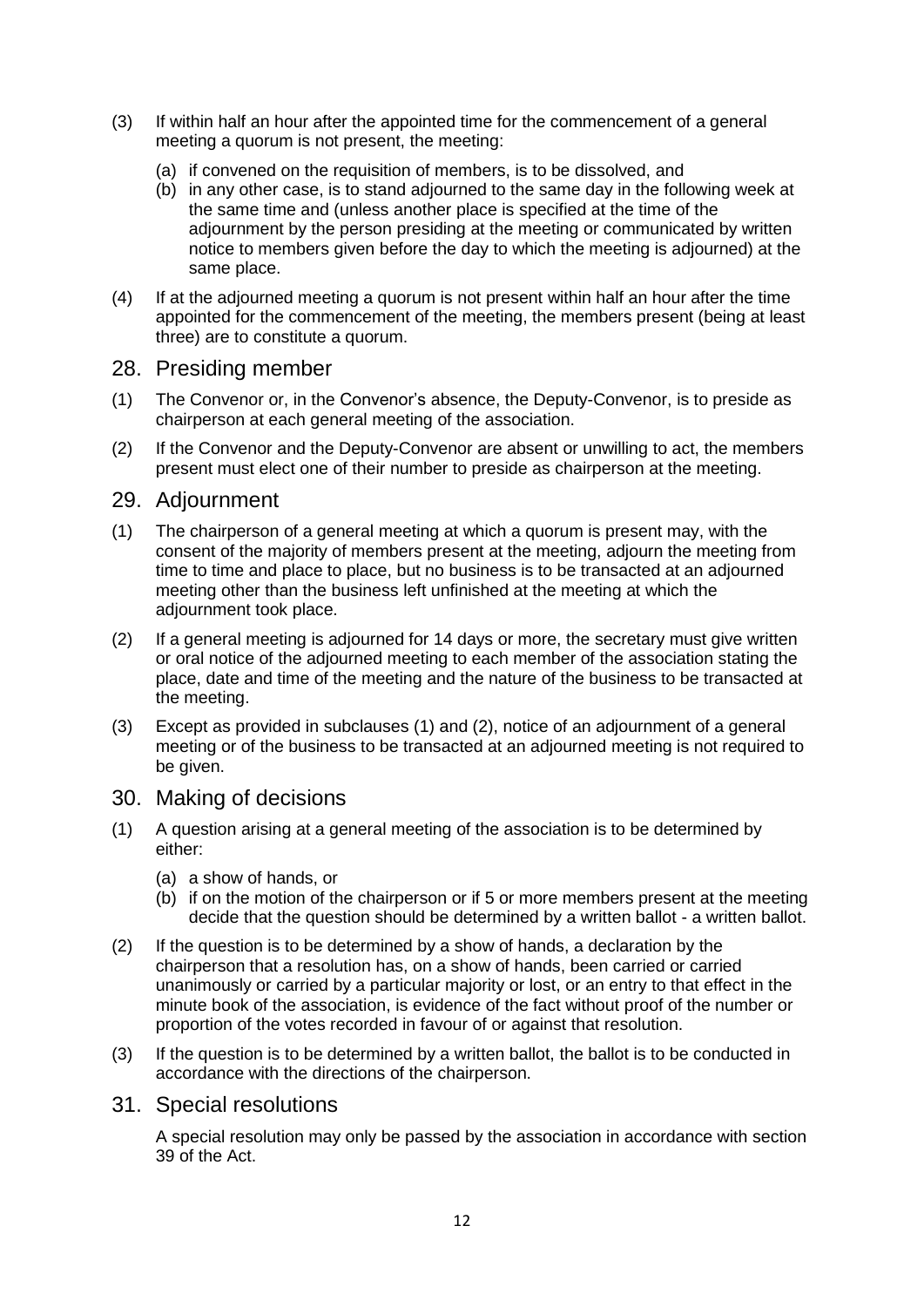#### 32. Voting

- (1) On any question arising at a general meeting of the association a member has one vote only.
- (2) In the case of an equality of votes on a question at a general meeting, the chairperson of the meeting is entitled to exercise a second or casting vote.
- (3) Only members are entitled to vote at any general meeting of the association.
- (4) A member is not entitled to vote at any general meeting of the association if the member is under 18 years of age.

#### 33. Proxy votes not permitted

Proxy voting must not be undertaken at or in respect of a general meeting.

**Note**:Schedule 1 of the Act provides that an association's constitution is to address whether members of the association are entitled to vote by proxy at general meetings.

#### 34. Postal ballots

- (1) The association may hold a postal ballot to determine any issue or proposal (other than an appeal under clause 12).
- (2) A postal ballot is to be conducted in accordance with Schedule 3 to the Regulation.

### Part 5 – Miscellaneous

35. Insurance

The association may effect and maintain insurance.

- 36. Funds source
- (1) The funds of the association are to be derived from entrance fees and annual subscriptions of members, donations and, subject to any resolution passed by the association in general meeting, such other sources as the committee determines.
- (2) All money received by the association must be deposited as soon as practicable and without deduction to the credit of the association's bank or other authorised deposittaking institution account.
- (3) The association must, as soon as practicable after receiving any money, issue an appropriate receipt.

#### 37. Funds - management

- (1) Subject to any resolution passed by the association in general meeting, the funds of the association are to be used in pursuance of the objects of the association in such manner as the committee determines.
- (2) All cheques, drafts, bills of exchange, promissory notes and other negotiable instruments must be signed by any two members of the committee or employees of the association, being members or employees authorised to do so by the committee.

#### 38. Change of name, objects and constitution

An application to the Director-General for registration of a change in the association's name, objects or constitution in accordance with section 10 of the Act is to be made by the public officer or a committee member.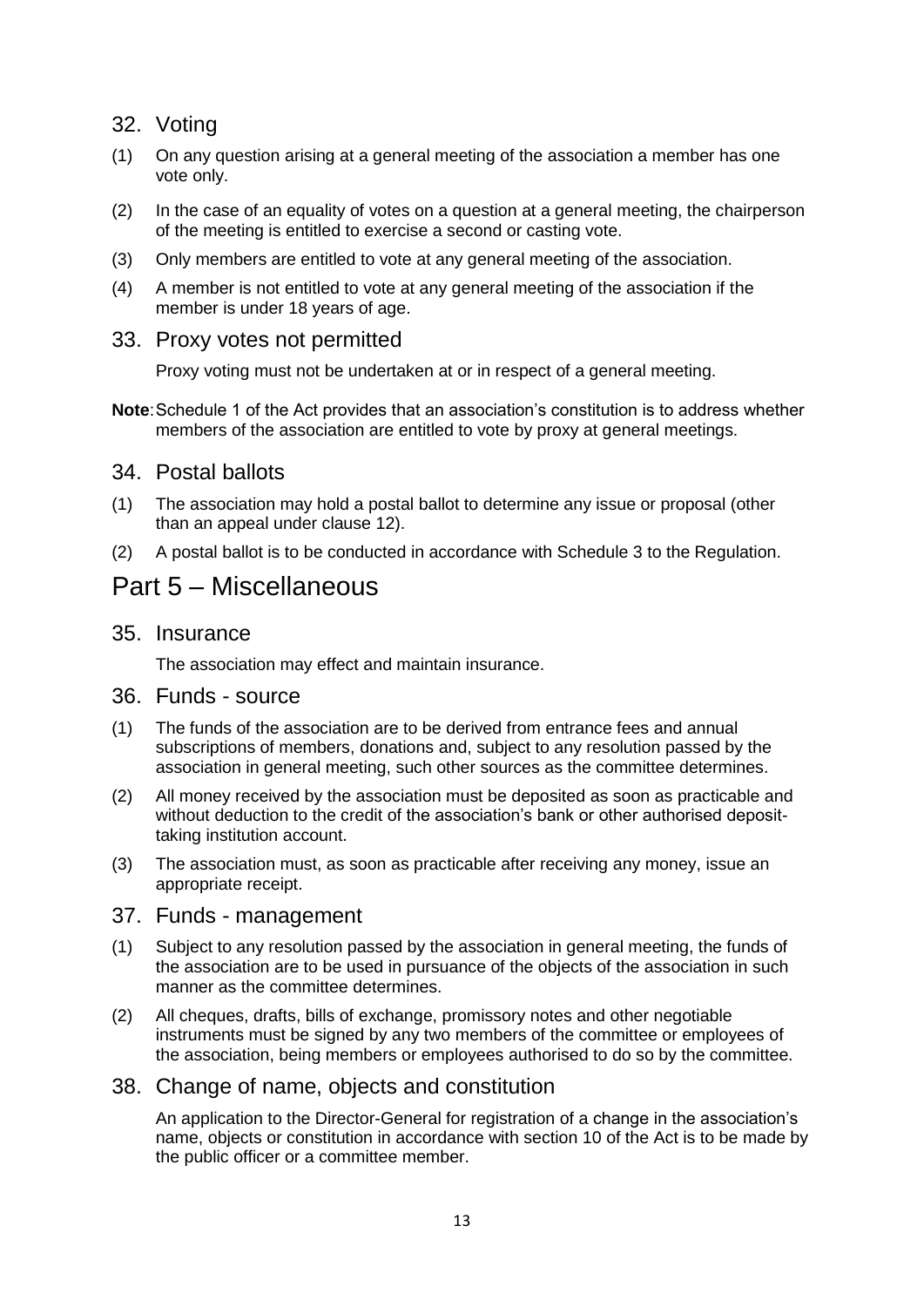39. Custody of books etc.

Except as otherwise provided by this constitution, the public officer must keep in his or her custody or under his or her control all records, books and other documents relating to the association.

- 40. Inspection of books etc.
- (1) The following documents must be open to inspection, free of charge, by a member of the association at any reasonable hour:
	- (a) records, books and other financial documents of the association,
	- (b) this constitution,
	- (c) minutes of all committee meetings and general meetings of the association.
- (2) A member of the association may obtain a copy of any of the documents referred to in subclause (1) on payment of a fee of not more than \$1 for each page copied.

#### 41. Service of notices

- (1) For the purpose of this constitution, a notice may be served on or given to a person:
	- (a) by delivering it to the person personally, or
	- (b) by sending it by pre-paid post to the address of the person, or
	- (c) by sending it by facsimile transmission or some other form of electronic transmission to an address specified by the person for giving or serving the notice.
- (2) For the purpose of this constitution, a notice is taken, unless the contrary is proved, to have been given or served:
	- (a) in the case of a notice given or served personally, on the date on which it is received by the addressee, and
	- (b) in the case of a notice sent by pre-paid post, on the date when it would have been delivered in the ordinary course of post, and
	- (c) in the case of a notice sent by facsimile transmission or some other form of electronic transmission, on the date it was sent or, if the machine from which the transmission was sent produces a report indicating that the notice was sent on a later date, on that date.
- 42. Financial year

The financial year of the association is:

- (a) the period of time commencing on the date of incorporation of the association and ending on the following 30 June, and
- (b) each period of 12 months after the expiration of the previous financial year of the association, commencing on 1 July and ending on the following 30 June.
- **Note**: Schedule 1 of the Act provides that an association's constitution is to address the association's financial year.